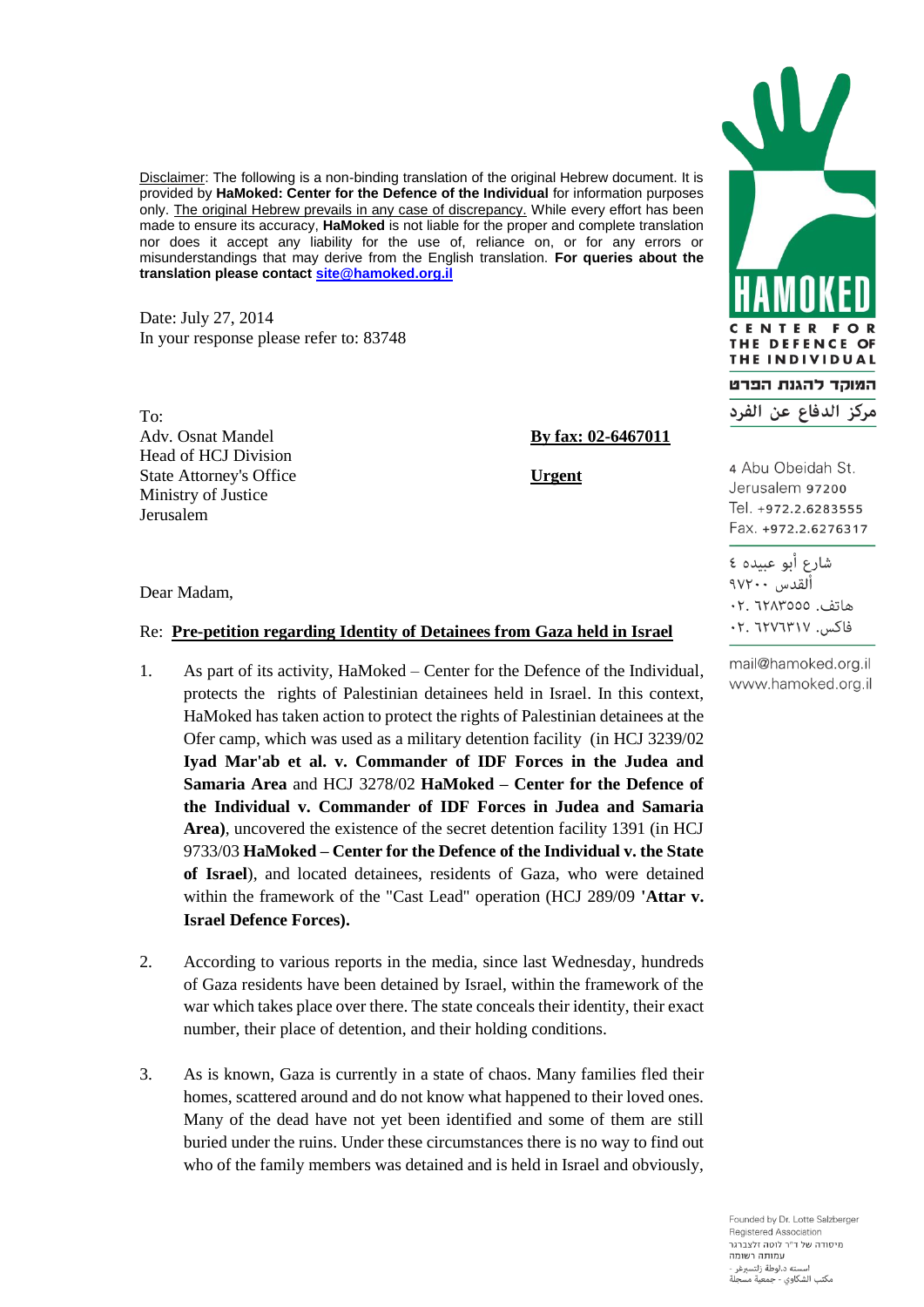it is impossible to ensure that the rights of the detainees are protected and that due process is maintained in their matter.

4. Even in a state of fighting Israel is obligated to abide by the law, and protect basic human rights:

> Israel is not an isolated island. It is a member of an international community... The military operations of the army are not conducted in a legal vacuum. There are legal norms — partly from customary international law, partly from international law enshrined in treaties to which Israel is a party, and partly from the basic principles of Israeli law — which provide rules as to how military operations should be conducted **(**HCJ 4764/04 **Physicians for Human Rights v. Commander of IDF Forces in Gaza,** IsrSC 58(5) 385, 391).

- 5. Under applicable law, even in a state of fighting, notice of a person's detention and his whereabouts is an essential condition for the protection of his fundamental rights: "The state, which has lawfully detained a person, has the obligation to inform his relatives of his detention and whereabouts, so that they know that their relative was detained and where he is being held and will be able to provide him with the necessary assistance he requires in order to protect his liberty…" (quote from the words of the Honorable Justice Arbel in paragraph 17 of her judgment in HCJ 8435/12 **Mahmud Abu Sal v. Commander of Military Forces in the West Bank**, TakSC HCJ 8435/12 (3), 8131).
- 6. HaMoked, as an organization which takes action to locate detainees and protect their rights, believes that it is its obligation, at this time, to act *in lieu* of the detainees' families, who are currently under fire and in a state of uncertainty, and request information regarding the identity of the detainees and their place of detention. This is the only possible way to protect their fundamental rights. This is the place to note that in HCJ 8278/02 **HaMoked – Center for the Defence of the Individual v. Commander of IDF Forces in Judea and Samaria Area**, IsrSC 57(1) 385, HaMoked, as a public petitioner, petitioned against the incarceration conditions at the Ofer facility, and the court enabled its representatives to visit the detainees who were held in said facility, together with an attorney. If this was the case then, it applies even more forcefully now, when even the identity of the detainees is not known.
- 7. In view of the above, you are hereby requested to transfer to HaMoked the names and ID numbers of all detainees from Gaza who are held by the